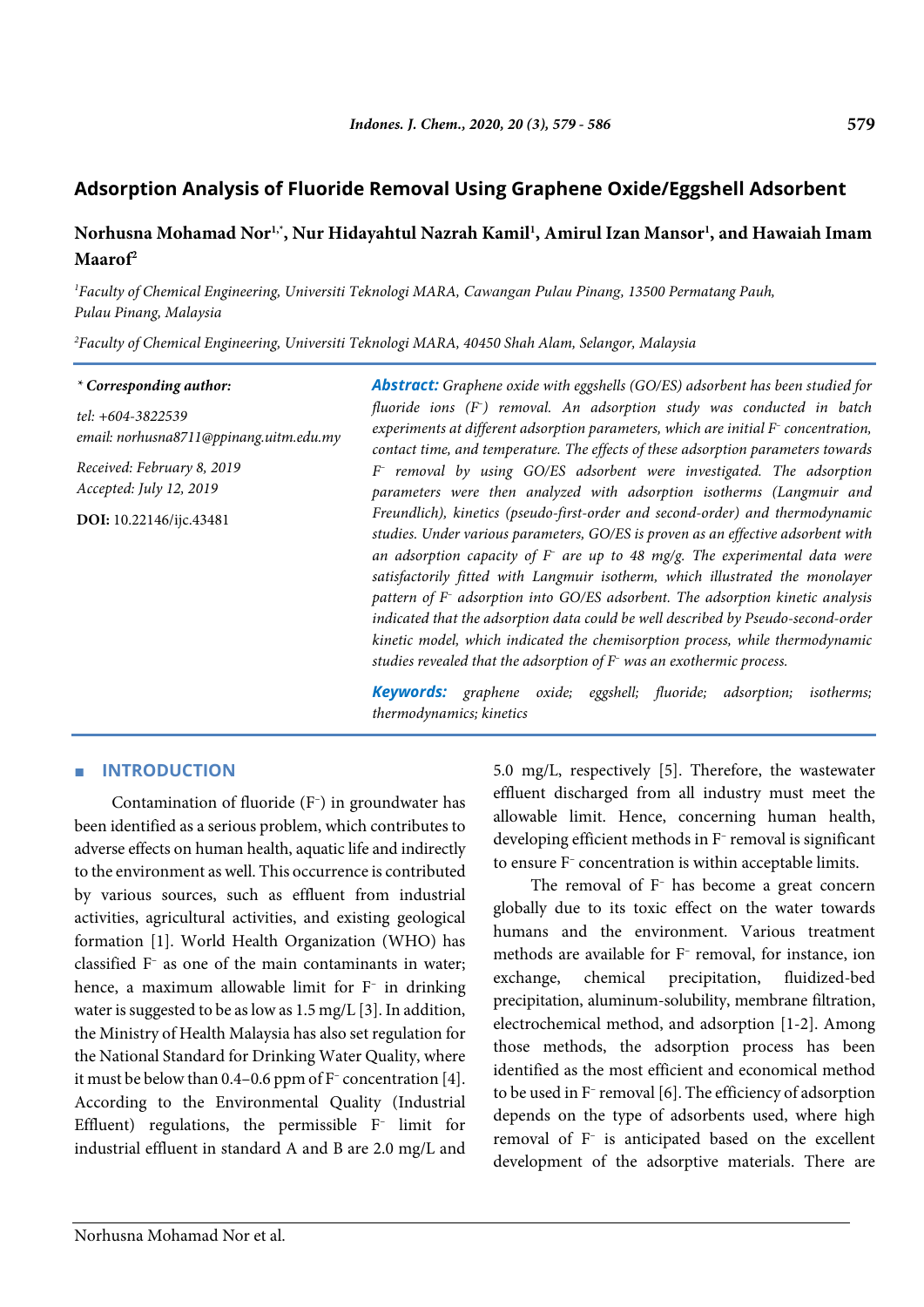many types of adsorbents that have been used for fluoride removal, such as activated carbon, biochar, raw biomass, fly ash, calcium-containing materials, and graphene oxide (GO) [1].

Calcium containing materials such as bone, eggshells, calcium carbonate ( $CaCO<sub>3</sub>$ ), and seashells have been used by researchers as adsorbents for F– removal, due to their strong affinity towards the target pollutant [7]. GO is the combination of graphene and oxidizing agents, producing hydrophilic materials, and expands layer of separation [8]. The unique properties of GO are, it is a promising material for adsorption of F– , due to its structure which can be altered, and it has excellent chemical, thermal and mechanical stability [8-9]. Furthermore, it also offers high surface areas with abundant binding sites, which is suitable for further modification. In this research work, the modification of GO with calcium-containing material, which is eggshells (ES) will be discussed in detail. ES has been selected, because of its low-cost material (waste) which is abundantly available, and its composition consists of a high percentage of CaCO<sub>3</sub>. Thus, its combination with GO is a perfect match for F– removal. The objective of this work is to investigate the effects of various adsorption parameters and adsorption analysis of F– removal by using GO/ES adsorbent.

## ■ **EXPERIMENTAL SECTION**

#### **Materials**

Eggshells (ES) were obtained from a nearby cafeteria, UiTM Cawangan Pulau Pinang. Chemicals used for the synthesis of graphene oxide (GO) were graphite powder (99.99%), sodium nitrate  $(NaNO<sub>3</sub> 98%)$ , sulphuric acid ( $H<sub>2</sub>SO<sub>4</sub>$  98%), potassium permanganate, (KMnO<sub>4</sub>), hydrogen peroxide ( $H_2O_2$ ), and hydrochloric acid (HCl). As for the batch adsorption experiment, the chemical used was sodium fluoride (NaF).

#### **Procedure**

## *Synthesis of GO/ES adsorbent*

Graphene oxide (GO) was prepared by using a modified Hummer's method [10]. 2.5 g of graphite powder and 1.25 g of NaNO<sub>3</sub> were added together with 60 mL of  $H_2SO_4$  in a conical flask with continuous stirring for 2 h at constant temperature (10 °C). KMnO<sub>4</sub> (7.5 g) was added into the mixture, where the reaction temperature was controlled to be lower than 10 °C. The mixture was continued stirred at 30 °C for 2 h until the solution becomes pasty brownish. Next, 135 mL of deionized (DI) water was added slowly into the mixture. The reaction temperature was increased to 50 °C until the brownish color obtained. Finally, the mixture was terminated by the addition of 25 mL of  $H_2O_2$ , which turned the mixture into gold-yellow color. The mixture was filtered and washed with 400 mL of HCl and DI water repeatedly to remove any impurities. Then, it was dried in a drying oven at 60 °C for 24 h [11].

Pre-treatment of ES was done by washing it with DI water and drying in an oven at 45 °C for overnight. Then, ES was ground into a powder form, to obtain 250 μm size of particles size. One gram of GO in a slurry form was added into a beaker containing 300 mL of DI water and sonicated for 1 h at 45 °C. Then, 5 g of ES was added into the mixture. After 1 h, the suspension was collected and centrifuged for 15 min at 3000 rpm and dried at 60 °C overnight [12].

### *Batch experimental of fluoride removal*

The effects of adsorption parameters (i.e., F– initial concentration, contact time, and temperature) were conducted via a batch experiment. A stock solution of 1000 mg/L of fluoride was prepared by dissolving 1 g of NaF in 1 L of distilled water. The stock solution was diluted with distilled water to an achieved a concentration of 30 mg/L. A 200 mL of NaF stock solution was tested with 0.05 g of GO/ES adsorbent at 25 °C. The mixture was shaken by using an orbital shaker with 200 rpm for 60 min. The adsorbent was filtered through a 0.45 µm membrane filter. The steps were repeated at different concentrations (30, 40, 50, 60, 70 mg/L) contact times (30, 60, 90, 120 min) and temperatures (25, 45, 60, 75 °C). F– final concentrations were measured by using DR 2800 Spectrophotometer before and after adsorption. SPADNS reagent was used as a standard to detect F– concentration in samples. The adsorption capacity and percentage removal (%R) of F– were calculated by using Eq. (1) and (2), respectively.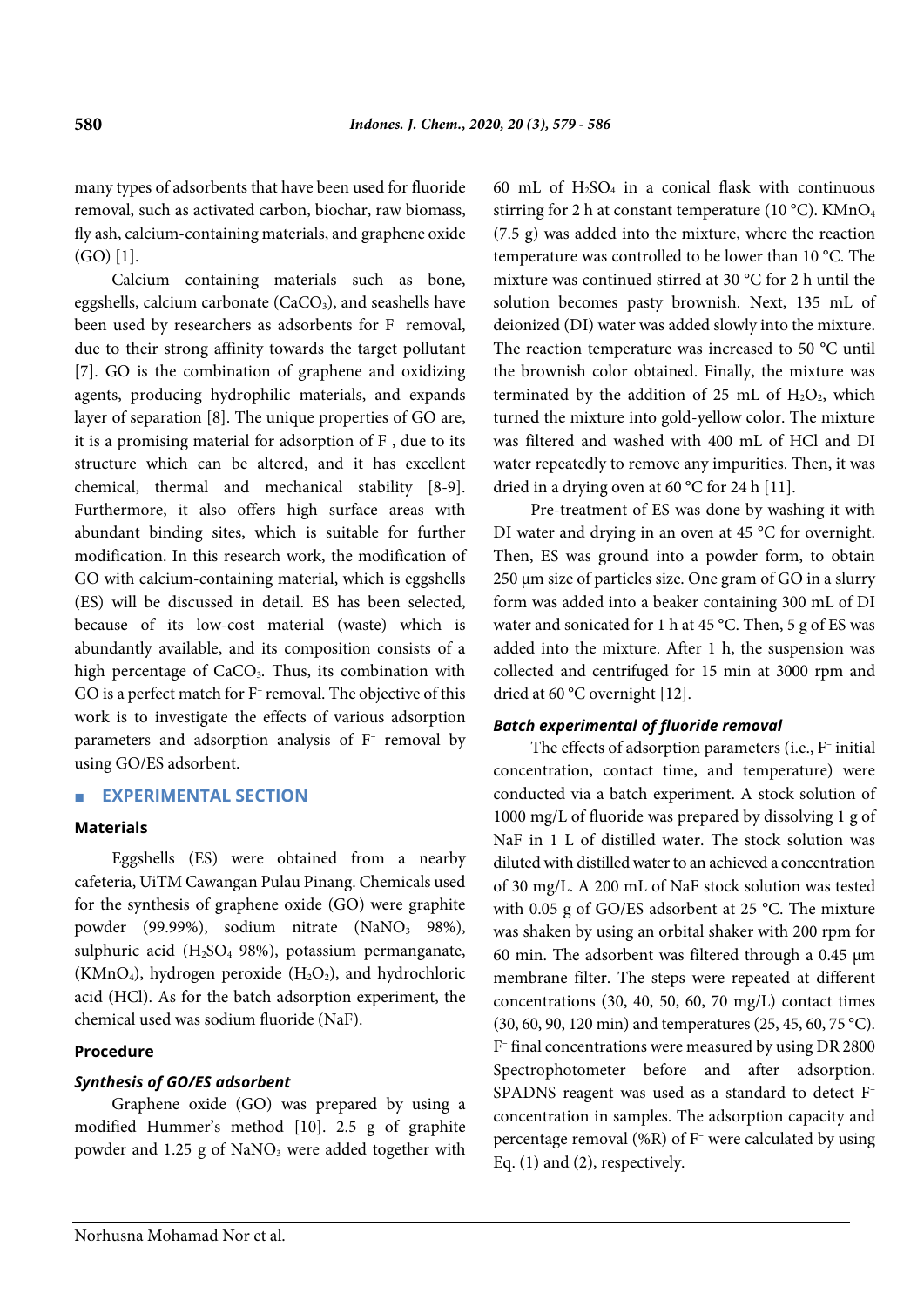$$
Q_e = \left[\frac{C_0 - C_t}{m}\right] \tag{1}
$$

% Removal 
$$
=
$$
  $\left[ \frac{C_0 - C_t}{C_0} \right] \times 100$  (2)

where  $Q_e$  is F<sup>–</sup> adsorbed per unit mass of adsorbent (mg/g),  $C_t$  is the final concentration of  $F^-$  at equilibrium (mg/L),  $C_0$  is an initial concentration of  $F^{-}$  (mg/L) and m is mass of adsorbent (g/L).

#### *Adsorption isotherms*

The analysis of adsorption isotherms were linearized as in Eq. (3) and (4) that represent Langmuir and Freundlich isotherms, respectively.

$$
\frac{C_e}{q_e} = \frac{C_e}{q_{max}} + \frac{1}{q_{max}K_L}
$$
\n(3)

 $\log q_e = \log K_F + \frac{1}{n} \log C_e$  (4)

where  $C_e$  is equilibrium concentration of fluoride (mg/L), qe is amount of fluoride adsorbed at equilibrium per gram of adsorbent (mg/g),  $q_{max}$  is adsorption for a complete monolayer (mg/g),  $k<sub>L</sub>$  is a constant value of Langmuir (L/mg),  $K_F$  is Freundlich constant (L/mg), and  $1/n$  is adsorption intensity.

#### *Adsorption kinetics*

The pseudo-first-order and pseudo-second-order adsorption kinetic models were used to investigate the adsorption kinetics of fluoride and to quantify the extent of uptake in the adsorption process, as shown in Eq. (5) and (6), respectively.

$$
\log(q_e - q) = \log q_e - \frac{K_1 t}{2.303}
$$
 (5)

$$
\frac{t}{q} = \frac{1}{K_2 q_e^2} + \left(\frac{1}{q_e}\right)t
$$
\n(6)

where  $q_e$  is equilibrium adsorption capacity (mg/g), q is adsorption capacity at times  $(mg/g)$ ,  $K_1$  is rate constant of pseudo-first-order adsorption,  $K_2$  is rate constant of pseudo-first-order adsorption, and t is time.

## *Adsorption thermodynamics*

Thermodynamic parameters such as standard free energy change (ΔG°), enthalpy change (ΔH°) and entropy change  $(\Delta S^{\circ})$  were calculated to evaluate the spontaneous nature and the thermodynamic feasibility of the adsorption process [13]. The value of the equilibrium constant,  $K_0$ , is calculated by using Eq. (7). The dependence of temperature on the adsorption of fluoride ions onto GO/ES adsorbent was evaluated using Eq. (8) and (9).

$$
K_0 = \frac{C_0}{C_e} \tag{7}
$$

$$
\Delta G^{\circ} = -RT \ln K_0 \tag{8}
$$

$$
LogK_0 = \frac{\Delta S^\circ}{2.303R} - \frac{\Delta H^\circ}{2.303RT}
$$
 (9)

where  $C_0$  is the initial amount of adsorbate in solution (mg/L), Ce is equilibrium amount of adsorbate in solution (mg/L) R is universal gas constant (J/mol.K), and T is temperature (K).

#### ■ **RESULTS AND DISCUSSION**

Batch adsorption studies were conducted on various adsorption parameters, which are F– initial concentration, temperature, and contact time. The results of adsorption capacity and % removal of F– at different adsorption parameters are shown in Fig. 1, respectively. Details discussion on the effect of each parameter will be discussed in the following subsections. According to Kashi et al. the eggshell is a promising material to be used as an adsorbent for F– removal, which the fluoride removal was up to 100% [7]. The combination of eggshell and GO is expected to produce an excellent adsorbent since the use of GO modified with magnetic iron and aluminum oxide done by Liu et al. could remove F– up to 64 mg/g [11]. The combination of GO with eggshells (GO/ES) in this research work can adsorb up until 56 mg/g.

## **Effect of Initial Fluoride Concentration**

To study the effect of initial F– concentration, the experiments were carried out with 0.05 g of adsorbent dosage, 60 min of contact time, and 25 °C of temperature. The % removal of  $F^-$  as shown in Fig. 1(a) decreases as  $F^$ initial concentration increases. However, the adsorption capacities of F– shown in Fig. 1 do not vary significantly, which are in the range of 44–46 mg/g. This is due to the vacant sites in GO/ES adsorbent which are capable of adsorbing up to a certain capacity, even though the higher initial concentration of F– was introduced. The ratio of F– to the number of available sites in GO/ES adsorbent is constant, where the vacant sites were saturated with F–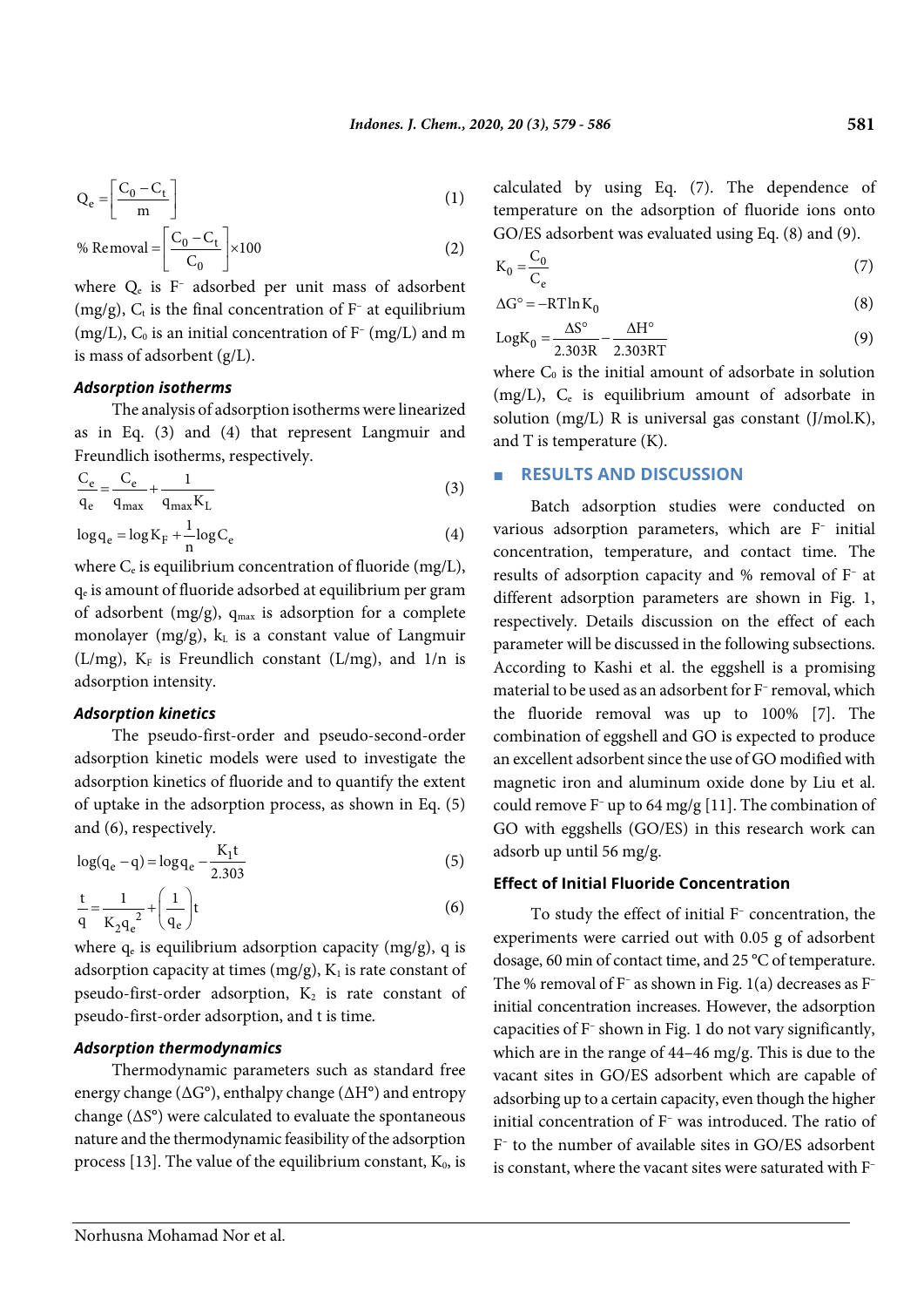at certain concentration [7,13]. As the concentration gradient of F– increased, the driving force will increase to overcome the mass transfer resistance of F– from aqueous solution into a solid phase, which increases the adsorption equilibrium of GO/ES adsorbent until it achieved a saturated state. At the same time, this occurrence also resulted from the fixed adsorbent dosage used, where available vacant sites are limit with the increase of F– initial concentration. These results are in agreement with the study done by Bhaumik et al. [13], where an increase of F– concentration resulted in the decrement of the % removal.

### **Effect of Contact Time**

The effect of contact time was varied at a given initial concentration (25 mg/L), adsorbent dosage (0.05 g) and temperature (25 °C). As illustrated in Fig. 1(b), the % removal of F– increased as contact time increases from 30 to 90 min and remained constant afterward, where no significant changes are observed from 90 to 120 min. A similar trend is shown by the adsorption capacity of F– in Fig. 1, where the values increase from 36 to 55 mg/g and start to reach equilibrium from 55–56 mg/g. The modification of ES into GO resulted in a large number of active binding sites, where the positive charge on  $Ca^{2+}$ extracted from  $CaCO<sub>3</sub>$  may be existed on GO's surface, thus enhancing the adsorption rate of F– that is having negative charge [7]. Increasing the availability of active binding sites on the adsorbent surface might result in a high removal of F– . In this work, the adsorption of F– to reach equilibrium is started after 90 min, which is slower compared to other previous works [13-14]. It is presumed that the diffusion process of F– from the bulk solution to the GO/ES adsorbent's surface is controlled by the affinity of F– towards GO/ES's active binding sites, where longer time is needed for adsorption to reach equilibrium.

#### **Effect of Temperature**

The adsorption temperature of F<sup>–</sup> was varied at 25, 45, 60 and 75 °C, with 25 mg/L of  $F^-$  initial concentration, 0.05 g of adsorbent dosage and 60 min of contact time. Fig.  $1(c)$  showed that the % removal of F<sup>-</sup> decreased with increase in temperature. This indicates that low temperature (25  $^{\circ}$ C) is favorable for F<sup>-</sup> adsorption, which the highest % removal and adsorption capacity obtained were 48.12% and 48.12 mg/g, respectively. Inefficient removal of F– was observed at elevated temperature, starting from 60 to 75 °C. Possibly, this is because high energy was received by F– , resulting in exciting movement of F– molecules. Hence, the tendency of the molecules to escape from active binding sites is greater, which lead to less F– being adsorbed into GO/ES adsorbent as the temperature is increased [15]. Therefore, lower temperature (less than 60 °C) is anticipated to be used to achieve high removal of F– , since sufficient energy will be delivered to the molecules. Indirectly, F– will be steadily diffused into GO/ES's active binding sites without any resistances from the exciting movement of the molecules.



**Fig 1.** Effect of (a) initial concentration (b) contact time and (c) temperature on F– percentage removal by using GO/ES adsorbent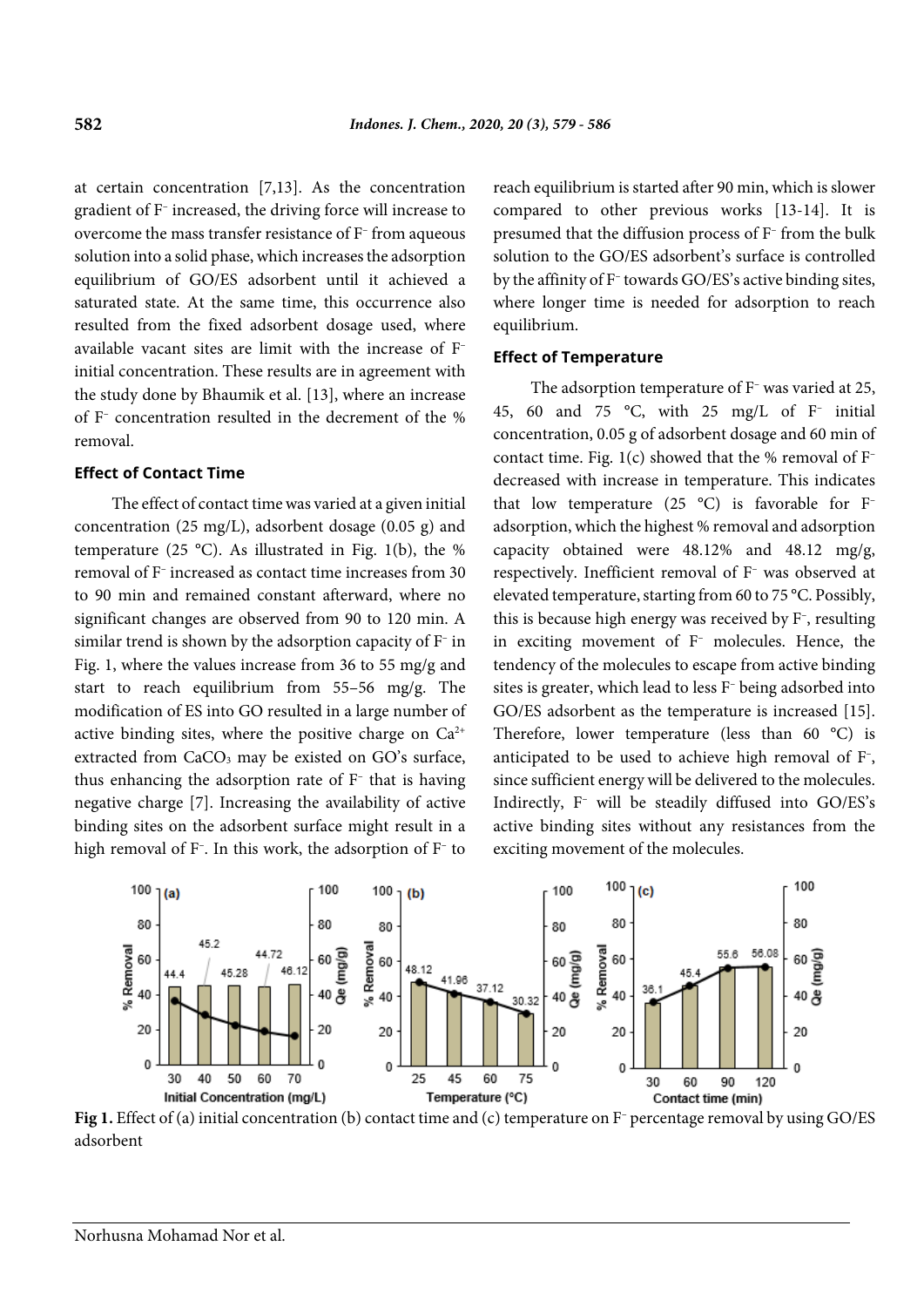#### **Adsorption Isotherms**

In this study, the adsorption mechanism of F– onto GO/ES adsorbent is further explained by using isotherm models, which are Langmuir and Freundlich. These isotherms are capable to describe the interaction between F– adsorbate and GO/ES adsorbent, which include homogeneity of the adsorbent and type of adsorption coverage [9]. The results of the isotherms are illustrated in Fig. 2, where higher  $R^2$  value was obtained via the Langmuir isotherm model (0.9983) compared to the Freundlich isotherm model (0.5007). The experimental data were well fitted with the Langmuir model, where the adsorption of F– is defined as monolayer adsorption onto GO/ES adsorbent's surface that is containing a certain number of identical sites [8]. Thus, this indicates, the adsorption of F– is not effective for multilayer adsorption onto the heterogeneous surface (Freundlich model).

Constant parameters of adsorption isotherms that are shown in Table 1 were calculated according to the linearized isotherm models. The empirical constants for Langmuir isotherm, which are  $K<sub>L</sub>$  and  $q<sub>m</sub>$  were found to be 0.6221 L/mg and 46.73 mg/g, respectively. The  $K<sub>L</sub>$ constant measured in this study is relatively larger, which indicates a strong affinity between F– (adsorbate) and GO/ES adsorbent [14]. For Freundlich isotherm, the n constant should be obtained in the range of 1–10, to ensure favorable adsorption [13]. However, the n value in this study is greater than 10, which agrees with the low  $R<sup>2</sup>$  value, where the adsorption mechanism of  $F<sup>-</sup>$  onto GO/ES adsorbent is not suitable to represent by Freundlich isotherm. Overall, Langmuir isotherm was very well fitted with this research data, which suggests that the binding energy on the whole surface of the GO/ES adsorbent was uniform and the adsorbed F– were adsorbed by forming monolayer adsorption, where sorbate-sorbate interaction can be neglected [13].

#### **Adsorption Kinetics**

The kinetics study of F– adsorption by using GO/ES adsorbent was analyzed by using linearized pseudo-first-order and pseudo-second-order models expressed as in Eq. (5) and (6), respectively with regard to adsorption on the solid surface system [16]. The experimental data obtained were fitted into the models, as illustrated in Fig. 3 and the K values were calculated and tabulated in Table 2.

From Fig. 3, the pseudo-second-order model represents the best F– adsorption kinetic on GO/ES adsorbent compared to Pseudo-first-order, with an R<sup>2</sup>.

**Table 1.** Parameters of adsorption isotherms constant

| Langmuir       |        |       | Freundlich |
|----------------|--------|-------|------------|
| $q_m (mg/g)$   | 46.73  | n     | 32.79      |
| $K_L$ (L/mg)   | 0.6221 | $K_F$ | 0.4721     |
| $\mathsf{R}^2$ | 0.9983 | $R^2$ | 0.5007     |



**Fig 2.** (a) Langmuir and (b) Freundlich isotherms for F– adsorption on GO/ES adsorbent

| <b>Table 2.</b> Kinetics parameter for the adsorption of fluoride by GO/ES adsorbent |  |  |  |
|--------------------------------------------------------------------------------------|--|--|--|
|--------------------------------------------------------------------------------------|--|--|--|

| Pseudo-first-order    |         | Pseudo-second-order   |         |  |
|-----------------------|---------|-----------------------|---------|--|
| Rate constant $(K_1)$ | 0.03020 | Rate constant $(K_2)$ | 0.00047 |  |
| $R^2$                 | 0.95880 |                       | 0.96970 |  |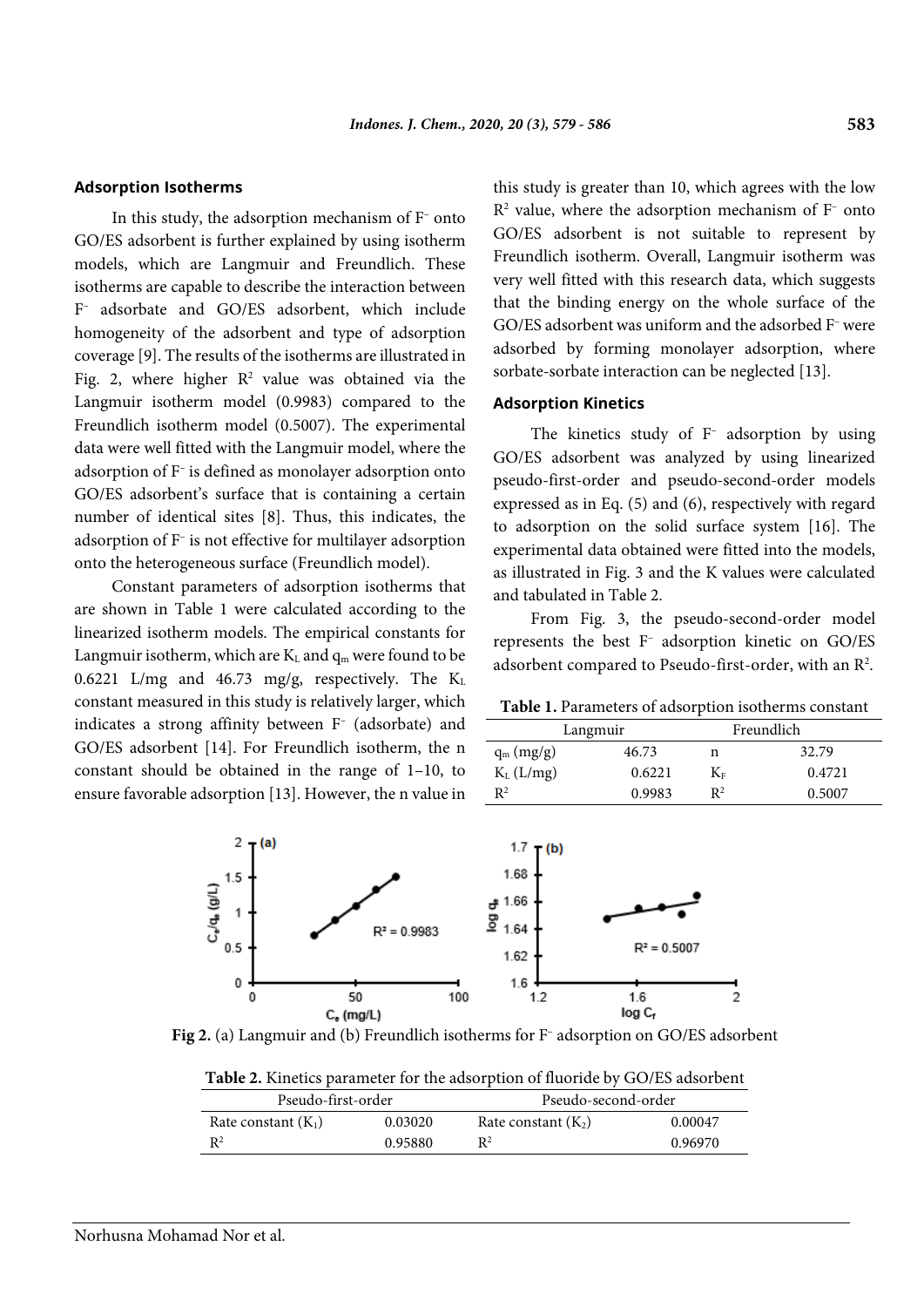

**Fig 3.** (a) Pseudo-first-order and (b) pseudo-second-order adsorption kinetics models for F– removal by using GO/ES adsorbent

value of  $0.9697$  and  $K_2$  value of  $0.00047$ . According to pseudo-second-order theory, the adsorption of fluoride onto GO/ES adsorbent is a chemisorption process which involves sharing or exchange of electrons between the adsorbent and  $F$ <sup>[13]</sup>. There is a possibility that  $F$ <sup>-</sup> may diffuse across a liquid phase prior to GO/ES's active sites through intraparticle diffusion and indirectly reacts with available active sites, such  $Ca^{2+}$  to produce  $CaF$  [17-20].

#### **Adsorption Thermodynamics**

Thermodynamic parameters, such as a change in Gibbs free energy ( $\Delta G^{\circ}$ ), enthalpy ( $\Delta H^{\circ}$ ) and entropy ( $\Delta S^{\circ}$ ), were evaluated in this study. K<sub>0</sub>, which is the equilibrium adsorption constant calculated as the ratio between adsorption concentration and equilibrium concentration of the solution is shown in Eq. (7). The Gibbs free energy  $(\Delta G^{\circ})$  is calculated for adsorption of fluoride onto GO/ES adsorbent at all temperatures, where R is the gas constant (8.314 J/mol.K), and T is the temperature in Kelvin (K). The experimental data were fitted into the linearized Eq. (9), and illustrated in Fig. 4. All thermodynamic parameters were calculated and tabulated in Table 3.

From Fig. 4, the  $R^2$  value obtained is 0.9726, which is not as high as the previous study done by other researchers [13]. Perhaps, this is due to less adsorption that happened at high temperature (348.15 K). From Table 3, the positive value of ΔG° indicates that the process is a physic-sorption process. The values of  $\Delta G^{\circ}$ in between 0 and to 20 kJ/mol indicate a physic-sorption process, while the values in between -80 to -400 kJ/mol correspond to the chemisorption process [15]. The increment in values of ΔG° with an increase in temperature suggests that higher temperature makes the



Fig 4. Thermodynamics study of F<sup>-</sup> adsorption onto GO/ES adsorbent

**Table 3.** Thermodynamic parameters for the adsorption of F– by GO/ES adsorbent

| Temperature | Thermodynamics parameters |                             |                              |                             |  |
|-------------|---------------------------|-----------------------------|------------------------------|-----------------------------|--|
| $\rm (K)$   | $K_0$                     | $\Delta G^{\circ}$ (kJ/mol) | $\Delta S^{\circ}$ (J/mol.K) | $\Delta H^{\circ}$ (kJ/mol) |  |
| 298.15      | 0.9275                    | 0.1865                      |                              |                             |  |
| 318.15      | 0.7230                    | 0.8581                      | $-43.04$                     | $-12.73$                    |  |
| 333.15      | 0.5903                    | 1.4560                      |                              |                             |  |
| 348.15      | 0.4351                    | 2.4085                      |                              |                             |  |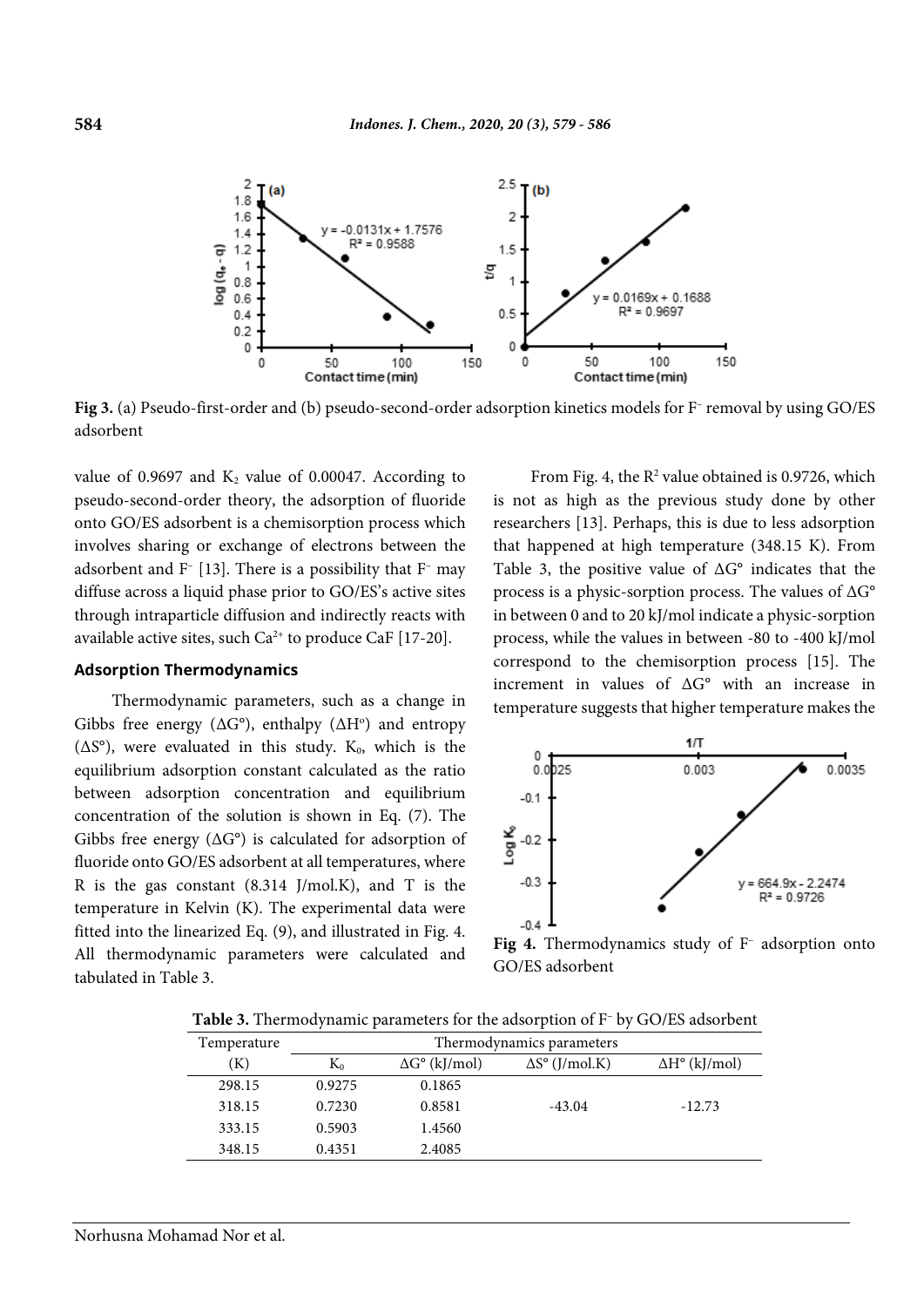adsorption of F– unfavorable, while the negative value of ΔS° indicates that the process is enthalpy driven and the negative value of ΔH° implies that the adsorption phenomenon is exothermic [12-13,19]. This explains that the adsorption of F– by using GO/ES adsorbent is not suitable to be conducted at high temperature.

## ■ **CONCLUSIONS**

In this work, GO/ES adsorbent has been synthesized for F– removal application. The maximum adsorption capacity of  $F^-(56 \text{ mg/g})$  was obtained at 25 °C, 25 mg/L of F– initial concentration, 0.05 g of GO/ES adsorbent dosage and 120 min of contact time. Adsorption isotherms study show that the experimental data were best fitted with Langmuir isotherm, which indicates that F– adsorption is following monolayer adsorption on a homogenous surface of GO/ES, with an  $R^2$  value of 0.9983. The adsorption kinetics of F– by using GO/ES is best presented by the pseudo-second-order model, involving a chemisorption process. From the thermodynamic analysis, F– adsorption by using GO/ES adsorbent is a spontaneous and exothermic process; hence, a higher temperature is not favorable for this process.

## ■ **ACKNOWLEDGMENTS**

The authors are grateful for the financial support and facilities provided by Universiti Teknologi MARA (UiTM) to carry out this research work.

## ■ **REFERENCES**

- [1] Mukherjee, S., and Halder, G., 2018, A review on the sorptive elimination of fluoride from contaminated wastewater, *J. Environ. Chem. Eng.*, 6 (1), 1257–1270.
- [2] Jain, P.S., Prasad, S.B.B., and Raghu, A.V., 2017, A short review: Removal of fluoride ions from ground water by using various techniques, *IJRG*, 5 (4), 98–104.
- [3] Nigri, E.M., Cechinel, M.A., Mayer, D.A., Mazur, L.P., Loureiro, J.M., Rocha, S.D., and Vilar, V.J., 2017, Cow bones char as a green sorbent for fluorides removal from aqueous solutions: Batch and fixed-bed studies, *Environ. Sci. Pollut. Res.*, 24 (3), 2364–2380.
- [4] Engineering Services Division, 1983, *National standard for drinking water quality*, Ministry of Health

Malaysia.

- [5] Department of Environment Malaysia, 2010, *Environmental requirements: A guide for investors*, 11<sup>th</sup> Ed., Ministry of Natural Resources and Environment.
- [6] Salifu, A., 2017, Fluoride removal from groundwater by adsorption technology - The occurrence, adsorbent synthesis, regeneration and disposal, *Dissertation*, Delft University of Technology, Delft, Netherlands.
- [7] Kashi, G., Mehree, A., Zaeimdar, M., Khoshab, F., and Madaree, A.M., 2015, Removal of fluoride from urban drinking water by eggshell powder, *Bulg. Chem. Commun.*, 47, 187–192.
- [8] Hasan, S.H., Mohan, S., Singh, D.K., and Kumar, V., 2015, Synthesis of graphene oxide and its application for efficient removal of fluoride from water, *J. Solid Waste Technol. Manage.*, 41 (4), 262– 272.
- [9] Kyzas, G.Z., Deliyanni, E.A., and Matis, K.A., 2014, Graphene oxide and its application as an adsorbent for wastewater treatment, *J. Chem. Technol. Biotechnol.*, 89 (2), 196–205,.
- [10] Narasimharao, K., Venkata, R.G., Sreedhar, D., and Vasudevarao, V., 2016, Synthesis of graphene oxide by modified Hummers method and hydrothermal synthesis of graphene-NiO nano composite for supercapacitor application, *J. Mater. Sci. Eng.*, 5 (6), 1000284.
- [11] Liu, L., Cui, Z., Ma, Q., Cui, W., and Zhang, X., 2016, One-step synthesis of magnetic iron– aluminum oxide/graphene oxide nanoparticles as a selective adsorbent for fluoride removal from aqueous solution, *RSC Adv.*, 6 (13), 10783–10791.
- [12] Mohammad-Rezaei, R., Razmi, H., and Dehgan-Reyhan, S., 2014, Preparation of graphene oxide doped eggshell membrane bioplatform modified Prussian blue nanoparticles as a sensitive hydrogen peroxide sensor, *Colloids Surf., B*, 118, 188–193.
- [13] Bhaumik, R., Mondal, M.K., Das, B., Roy, P., Pal, K.C., Das, C., Baneerjee, A., and Datta, J.K., 2012, Eggshell powder as an adsorbent for removal of fluoride from aqueous solution: Equilibrium,